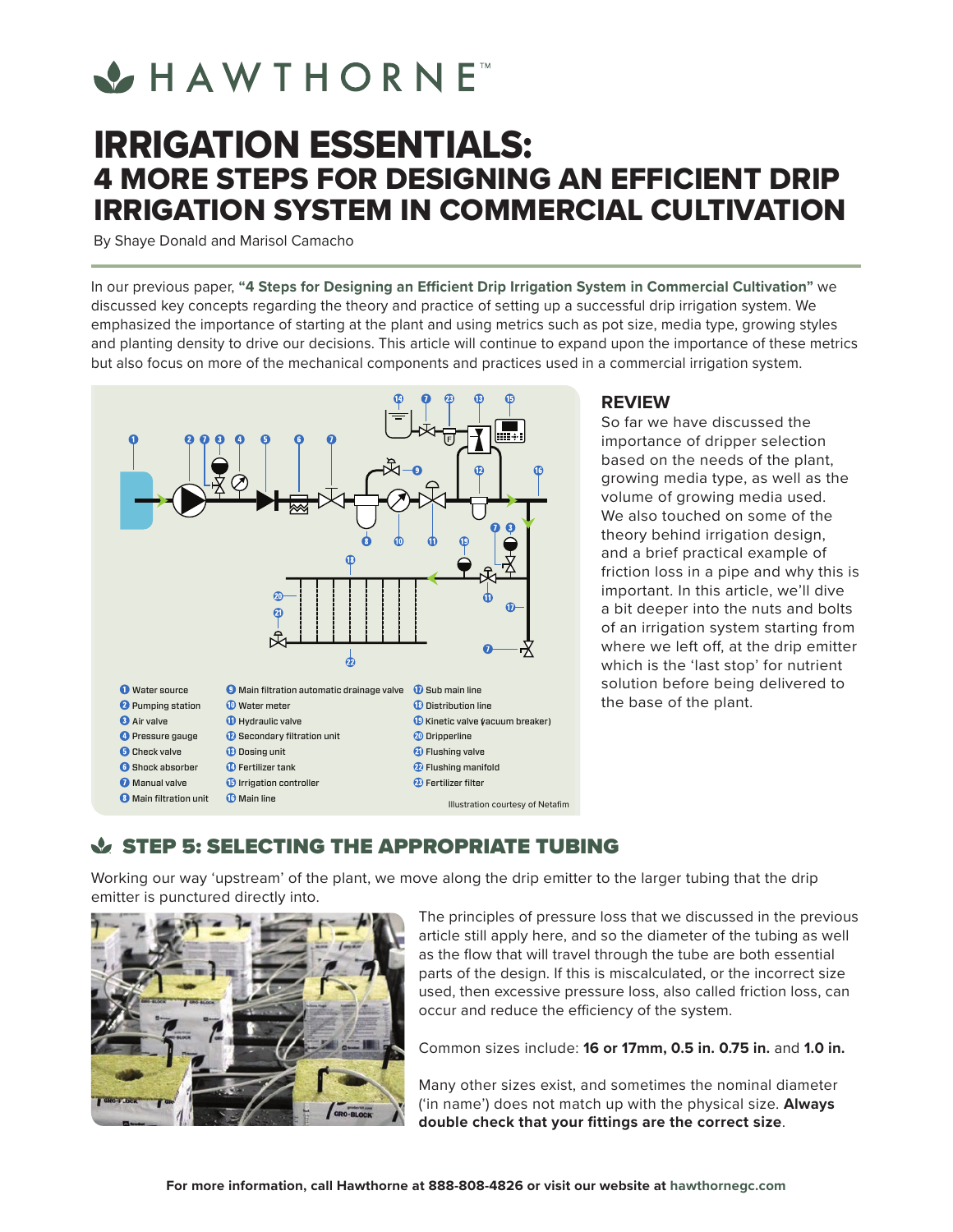

Polyethylene tubing comes in 100 ft and 500 ft rolls from Hawthorne. [HGC747750, HGC747564, HGC747566, HGC747559]

#### **POLYETHYLENE**

Polyethylene is the *go to* tubing material for professional horticultural applications. It is easy to work with, extremely cost effective, lasts for many years with proper maintenance, and you can punch holes and drip emitters directly into it. The PE tubing that HGC distributes (from Netafim) has two layers, an opaque white outer layer and black inner layer. The white outer layer reflects light and heat, while the black inner layer prevents algae growth within the tubing.

Punching emitter holes is a breeze with the Netafim Punch Tool.  $\rightarrow$ 

If you mess up and punch a hole in the tubing that you don't need, we have goof plugs for that. [Netafim Goof Plug HGC747760]

Punch Tool [HGC747759]



HGC708223, HGC708221, HGC708220]

#### **PLASTICIZED POLYVINYL CHLORIDE (AKA VINYL TUBING)**

Vinyl tubing is more common in a hobbyist setting because it is more malleable/flexible than polyethylene tubing, which tends to kink if forced around a tight corner. This rigidity is great when you have long, straight runs of tubing that are going to remain in place for quite some time, but for hobbyist growers who may require added flexibility, such as in a tent, then vinyl is a great solution.

**Note/Reminder:** It's vital to select the right type and diameter of tubing. Each diameter has a maximum flow that it can handle. If in doubt, give us a call!

## STEP 6: FITTINGS

Envision this: you have a nice rectangular bench, with nice polyethylene tubing that is going to go around the entire outside edge of the bench. The only thing is, the tubing isn't flexible enough to make the tight 90 degree bend. What's a grower to do? Give up and water by hand? Not if we have anything to say about it.

This is where fittings come in. 90 degree elbows, tees, adapters, bushings, straight connectors, the list is quite extensive. It is important that the fittings be able to withstand the pressure of a continuously operating irrigation system (which can be as high as 50 psi depending on the situation).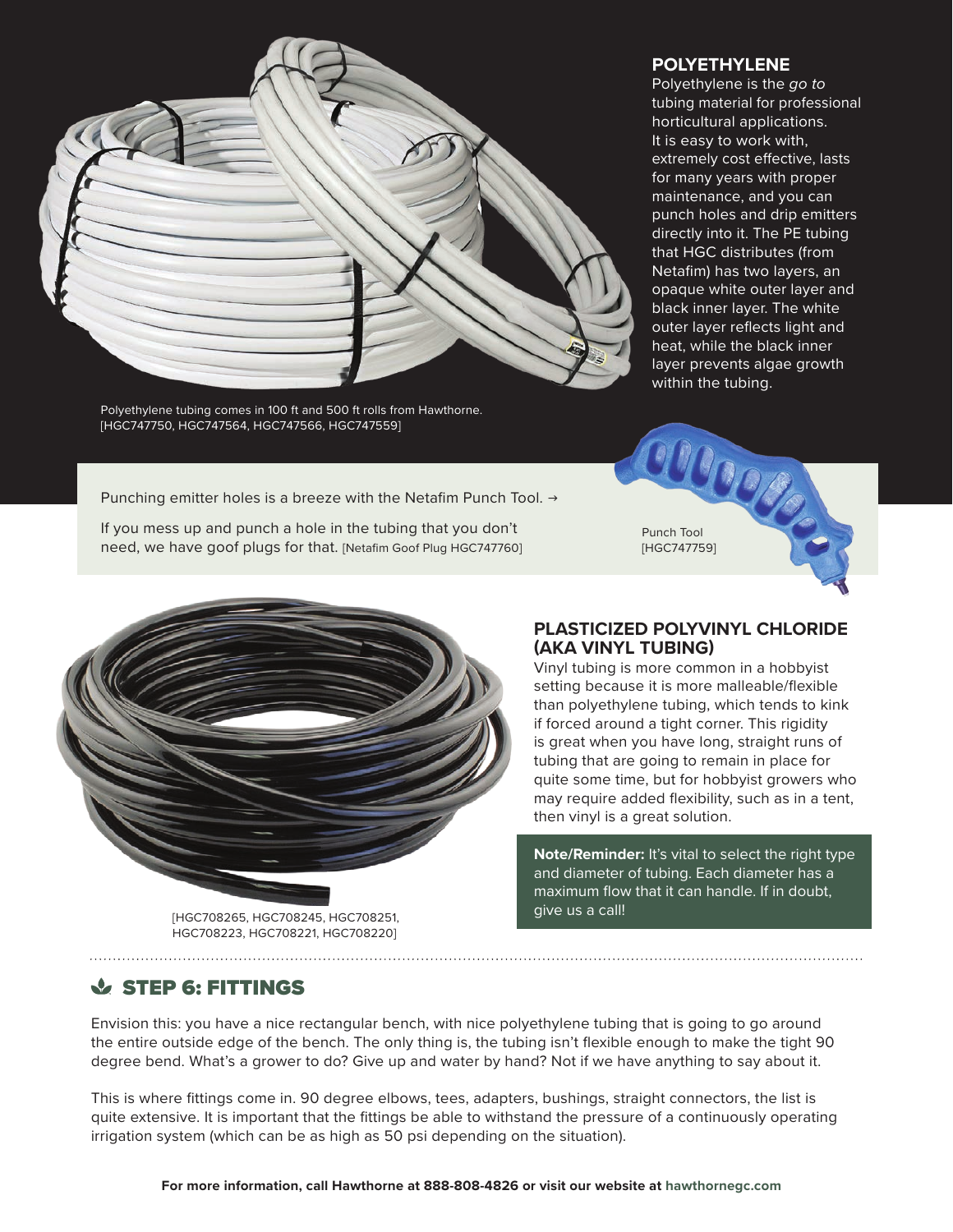

One way to do this is with barb fittings. These fit in the inside of the polyethylene tubing, and will require a clamp to keep the tubing sealed around the barb (if pressure is above 10-15 psi). For a small garden outdoors, or an indoor garden this is fine, but once you get to larger operations in greenhouses or outdoors this clamping can become very tedious! One solution to this is the TechLock compression fittings from our friends at Netafim.

Some common barbed fittings [HGC708420, HGC708425, HGC708430] - ½" [HGC708440, HGC708445, HGC708450] - ¾" [HGC708460, HGC708465, HGC708470] - 1.0"



These TechLock fittings allow growers to quickly and easily attach tubing together to allow tubing to get around tight corners, split into a tee, really do what your heart desires, all without needing to engage in the repetitive task of screwing clamps with power tools, or even worse, by hand!

Now that we've worked our way back from the plant, to the tubing, to the fittings, hop aboard as we continue to our next stop: zone control. This is where the magic of automation happens!

Some common Techlock Fittings [HGC747730, HGC747731, HGC747732]

# STEP 7: ZONE CONTROL

**ZONE DEFINITION:** A zone is the area within an irrigation system that is controlled by a control valve. This can theoretically be as small as one plant, and as large as a multi-acre field.

It is recommended to have three key components at the beginning of each zone: a control valve, a filter, and a pressure regulator. There are many more additions that can be included per zone, but these three components are the most essential pieces when designing a system. The diagram below shows the standard layout used in HGC Irrigation designs.



It is good practice to include a manual bypass for solenoid and filter maintenance. It is also a good idea to put the pressure regulator downstream of the solenoid valve as they are often not rated for sustained pressure.

Now that you understand the 3 basic components of zone control, let's dive deeper into each component.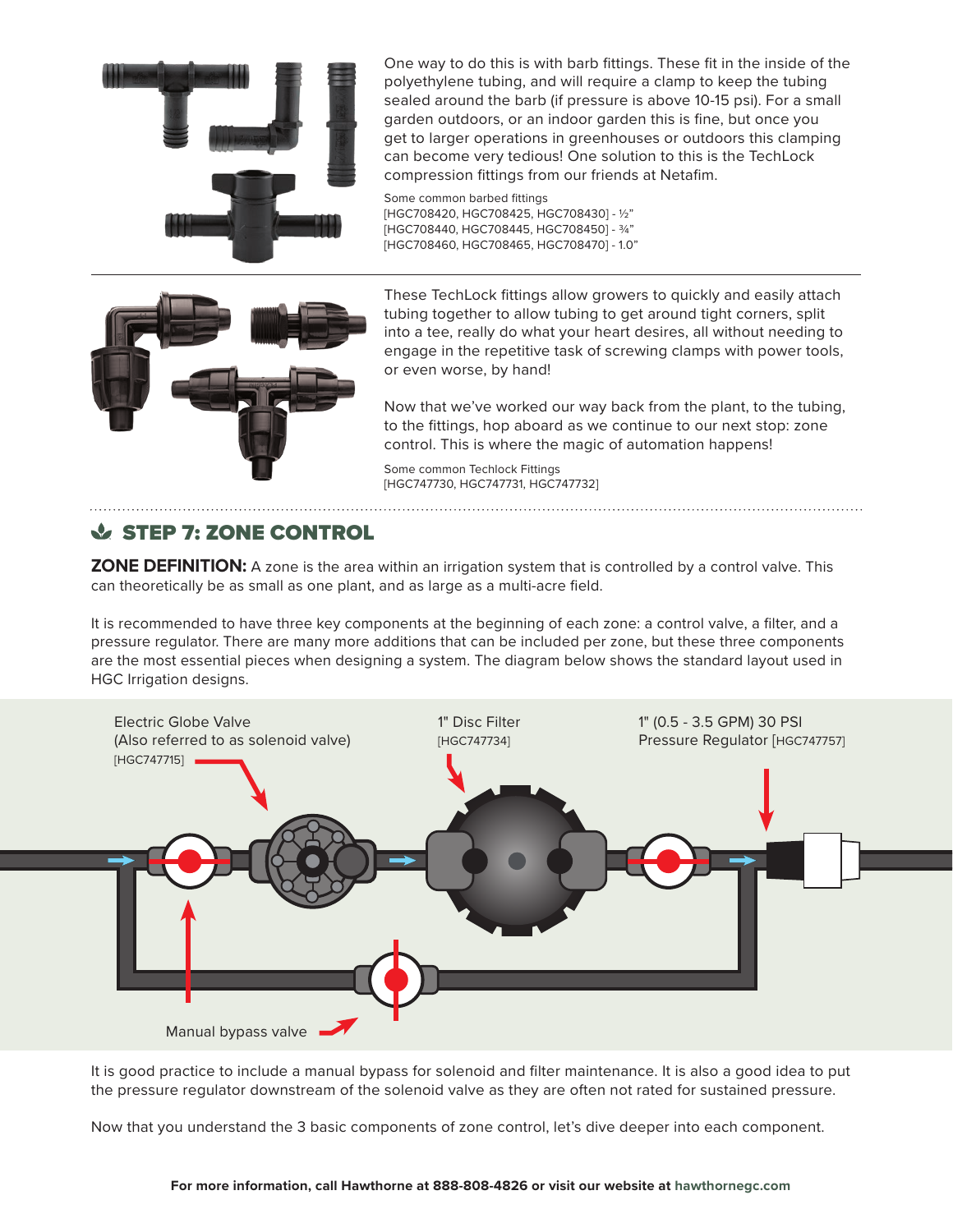



#### **SOLENOID VALVES**

Solenoid control valves are **the** piece of equipment that allows for automated irrigation to be automated! Referred to as a solenoid, globe or simply as an electric control valve, this item turns on or off (open or closed) when a signal is sent by an irrigation controller. When the valve is open, then the water flows. When the water flows, our plants are happy and watered!

Some common Solenoid valves [HGC747713, HGC747715, HGC747754] - 3/4", 1", and 1-1/2" respectively

#### **FILTERS**

A filter is the difference between having an irrigation system that lasts for 5 years or 5 weeks. The path that water has to travel through inside a drip emitter is small. Very small! Filters prevent any particulates from clogging drip emitters. HGC always recommends a disc filter with a micron size of 130 or less. Mesh and micron do not have a proper mathematical conversion rate. These numbers are commercial approximations provided by Netafim.

You might be thinking, "yeah well my water is clean, bro." Or, "I have the purest nutrients that dissolve completely! Why should I filter my water, again?" While most irrigation systems have a primary method of water filtration, having another filter right before the bench adds a second level of protection from clogging in your drippers.

Nobody wants to put all this care and attention into designing and installing a system only to have drip emitters clog!

**Note:** Micron and mesh are two numbers which correspond to the level of filtration that a given filter is capable of.

| <b>Finer filtration</b> |     |     |     |     |     |     |     |  |
|-------------------------|-----|-----|-----|-----|-----|-----|-----|--|
| <b>Micron</b>           | 400 | 250 | 177 | 125 | 105 | 100 | 74  |  |
| <b>Mesh</b>             | 40  | 60  | 80  | 120 | 140 | 150 | 200 |  |



Some common Solenoid valves [HGC747758, HGC747757]

#### **PRESSURE REGULATORS**

Pressure regulators, well, regulate pressure. As long as the pressure before the regulator is higher than the rated set point (commonly 30 or 40 psi) then the outlet pressure remains regulated at the same psi. Since drip systems work best within a range (15-50 psi, in general) it is important to install regulators on each zone to ensure uniformity.

**Note:** Always double check the flow rating on the pressure regulator. These devices will only operate properly within a certain flow range.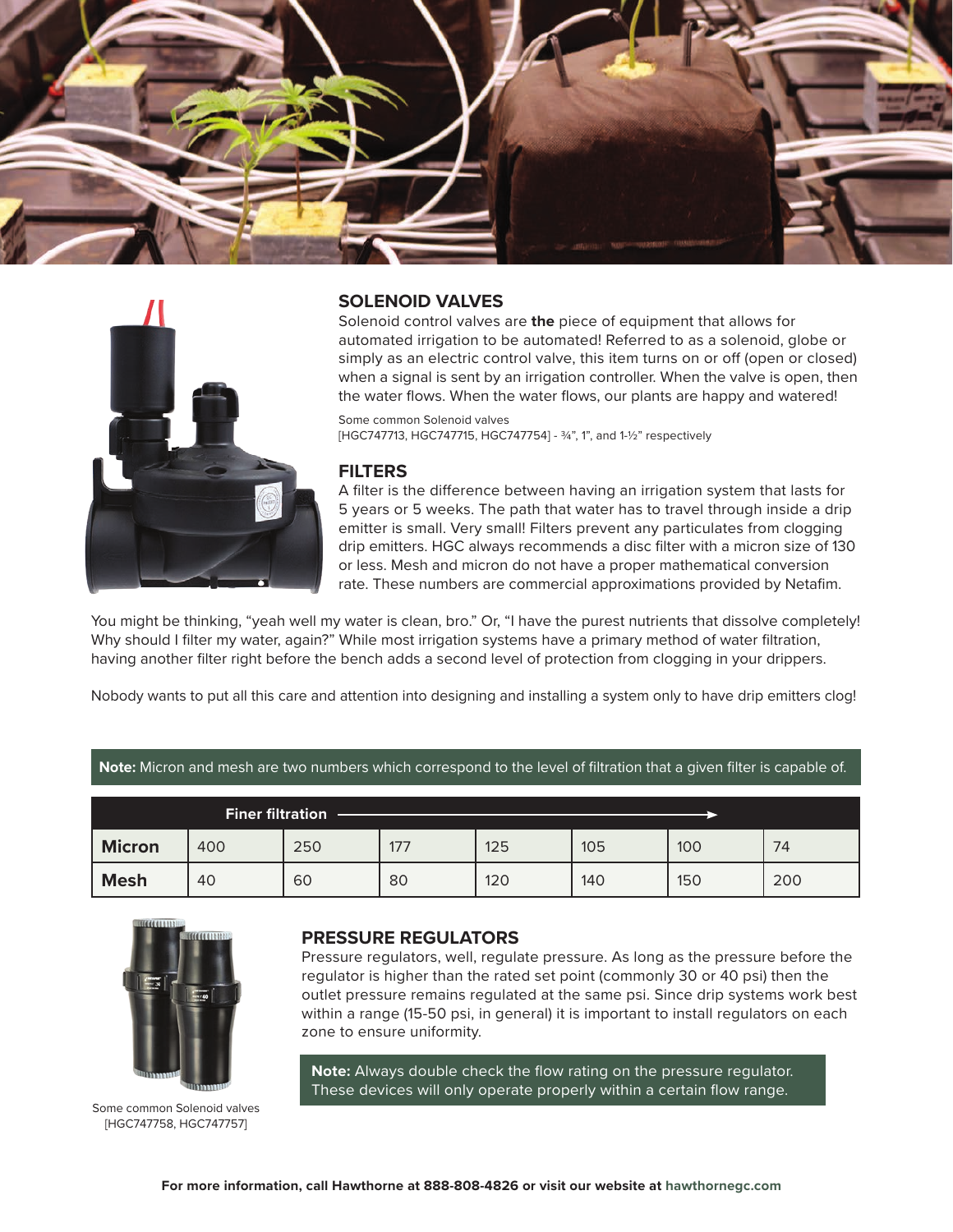## & STEP 8: PUMP BASICS

Pumps generate the energy in the entire irrigation system. Despite their importance, they are one of the most misunderstood components within the entire irrigation system. Since commercial drip irrigation systems require a certain pressure to operate (often above 15 psi at the drip emitter), we need a specific type of pump that can produce a high pressure at high flow rates.

| <b>Pump</b>             | <b>Application</b>                                                                                                                                                                     | <b>Centrifugal pumps</b><br>are most commonly used in<br>commercial drip irrigation<br>applications due to the                          |  |
|-------------------------|----------------------------------------------------------------------------------------------------------------------------------------------------------------------------------------|-----------------------------------------------------------------------------------------------------------------------------------------|--|
| <b>Centrifugal Pump</b> | • Commercial Drip Irrigation (pressure compensated)<br>• Facility-wide water delivery<br>• High pressure, high flow applications                                                       |                                                                                                                                         |  |
| <b>Mag Drive Pumps</b>  | • Recirculating in a day tank<br>• Transfer between tanks<br>• Small drip irrigation (open flow)<br>• Ebb and flow<br>• Low pressure, variable flow applications                       | fact that they are reliable,<br>quiet, easy to install,<br>and most importantly,<br>extremely powerful!<br>One of the most common       |  |
| <b>Centrifugal Pump</b> | • Recirculation in a day tank<br>• Transfer between tanks<br>• Small drip irrigation (open flow)<br>• Sump pumps<br>• Temporary applications<br>• Low pressure, high flow applications | questions we get is 'can<br>this pump run this system'.<br>That can be a difficult<br>question to answer, but<br>some general tips are: |  |

- Centrifugal pumps are required for large drip systems. Period. If you have more than 200 square feet of growing area, you will likely need a centrifugal pump.
- Mag drive pumps can work great for transferring large volumes of water or fertilizer, but they do not produce much pressure. These pumps are best for a small system without **pressure compensating emitters**.
- Submersible pumps (with the exception of the ECODIVER series, which is centrifugal [HGC727940, HGC727942, HGC727944]) will also not be capable of producing the high pressure required for drip irrigation.

Improperly sized pumps, which impact the efficiency of a system enormously, are all too common in poorly designed irrigation systems. Proper pump selection is critical for the success and longevity of any irrigation system.

Selecting the correct pumps for your facility can be quite overwhelming but our team is here to help you make that decision and provide guidance on keeping your pumps and system running smoothly. Sizing a pump is a difficult task requiring experience and know-how. We'll cover that in-depth another time. For now, here are some of the most important centrifugal pump features HGC offers:



DAB E.SYBOX [HGC727958]

DAB E.SYBOX Mini 3 [HGC727956]

#### **VARIABLE FREQUENCY DRIVES**

A pump that is too large will be working very hard in order to deliver very little flow to the system. Without adequate flow, the pump's motor can potentially overheat (most pumps use the water flow to cool themselves). This drastically reduces the lifespan of your pump.

One very easy way to avoid this issue is to use a pump equipped with a variable frequency drive (VFD). Pumps equipped with a VFD are able to throttle down the speed at which the impeller spins, allowing them to match the needs of the system without wasting excess energy. The DAB E.SYBOX [HGC727958] and DAB E.SYBOX MINI3 [HGC727956] are both equipped with VFDs, meaning they are extremely efficient, only using the energy required for the task at hand, no more.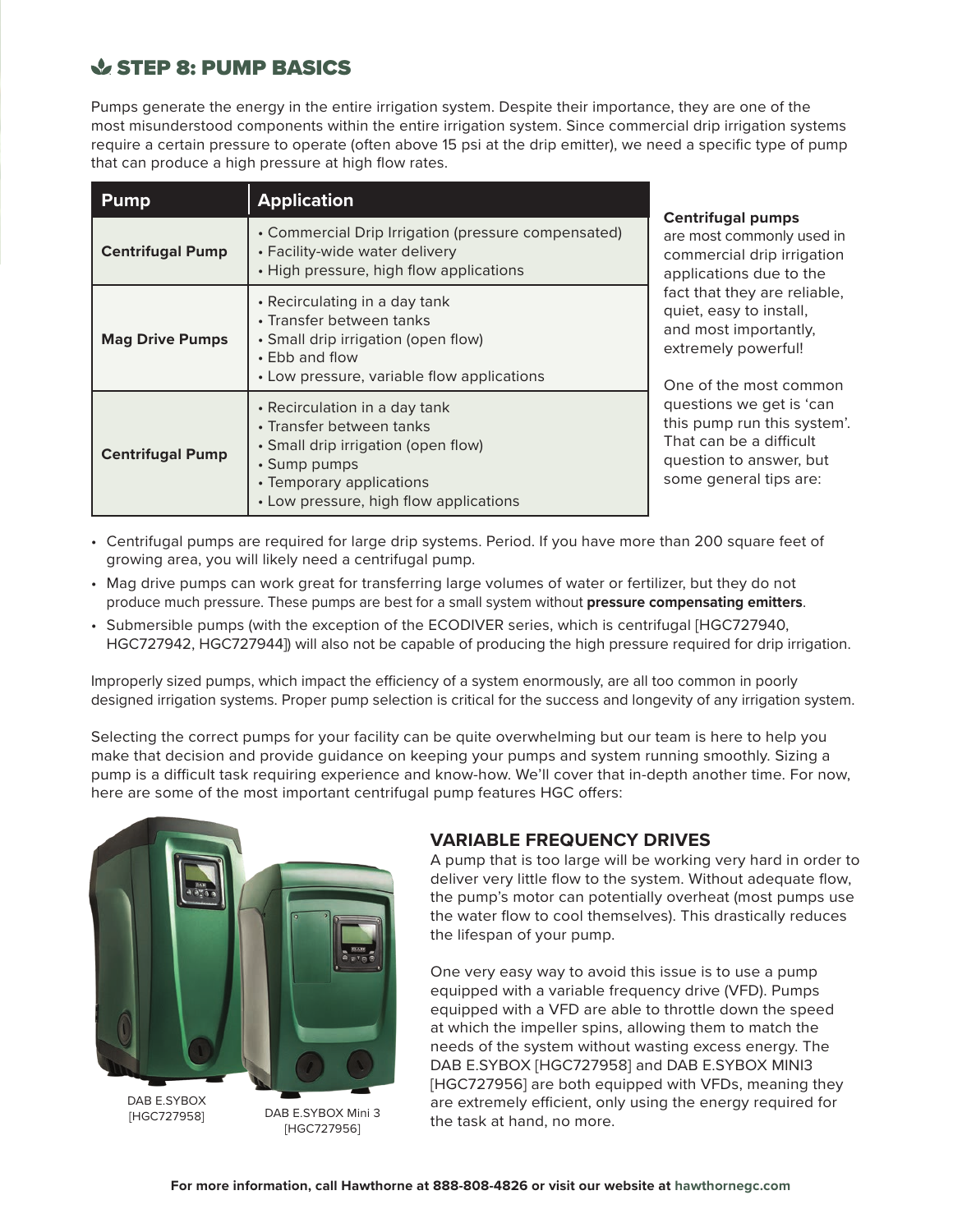#### **PRESSURE SWITCH**

A pressure switch is an electronic device that turns a pump on and off when a certain pressure is reached. This allows a pump to operate without external controls such as an irrigation timer telling it to turn on or off. It does not matter if the pressure drops because a manual ball valve, electric solenoid valve, or hose bibb opens, the pump will detect the pressure drop and turn on, giving uninterrupted pressure and flow to the system.



Once the valve closes, the pressure builds to a preset amount (often 40, or 50 PSI) and then shuts the pump off, preventing any overheating or damage from a no-flow situation.

ECO Plus Elite Electronic Series [HGC727196]

The DAB E.SYBOX and Mini3, mentioned above [HGC727958 and HGC727956], both have this feature. More pumps that have this feature include the ECOTRONIC series [HGC727978, HGC727982, HGC727984, HGC727986, HGC727988] and the ECO Plus Elite Electronic Series [HGC727194, HGC727196]

#### **LEAK DETECTION**

If a pump has a pressure switch installed and there is a small leak somewhere in the system, this will result in a phenomenon known as pump cycling. The pump will automatically shut-off at the preset pressure value of say 50 PSI, but the leak in the system will cause this pressure to decrease. Once the pressure drops below the 'cut-in' point, the pump will turn back on again, but only for a brief period to repressurize the system. If you have a pump that turns itself on for 5-10 seconds when everything is shut off, you may have a leak!

This on-and-off repetition is called cycling, and is bad for the longevity of the pump. Pump motors do not perform well if they turn on and off many times quickly. Pump manufacturers realize this, and have leak detection programs built into the controllers of the 'smart pumps' above (DAB, Eco Plus Elite, and ECOTRONIC). If a pump turns on and off too many times in an hour it will shut down to protect the motor.

#### **OVERHEAT PROTECTION**

Like many electronics, overheating is catastrophic to pump motors. This is why a thermal protection device is included in every centrifugal pump that Hawthorne distributes. If the pump motor exceeds a preset temperature it will shut off, protecting the pump and facility from damage or fire!

#### **"DUMB" CENTRIFUGAL PUMPS**

So, you don't need any of that fancy electronic stuff, you just want a pump that turns on and off? Dumb pumps are pumps too, as we say in the irrigation department. We have you covered! These pumps will require you to manually plug them in or flip the switch to operate them. They can also be controlled using a relay switch connected to a standard irrigation controller (24VAC to 120VAC for these pumps).



EcoPlus Elite Jet and Multistage pump [HGC727180, HGC727182, HGC727188, HGC727190]



Ecojet and Ecoplus series [HGC727972, HGC727976, HGC727960, HGC727962, HGC727964]



Ecodiver series (Dumb submersible centrifugal pump!) [HGC727940, HGC727942, HGC727944]

**For more information, call Hawthorne at 888-808-4826 or visit our website [at hawthornegc.com](https://www.hawthornegc.com/)**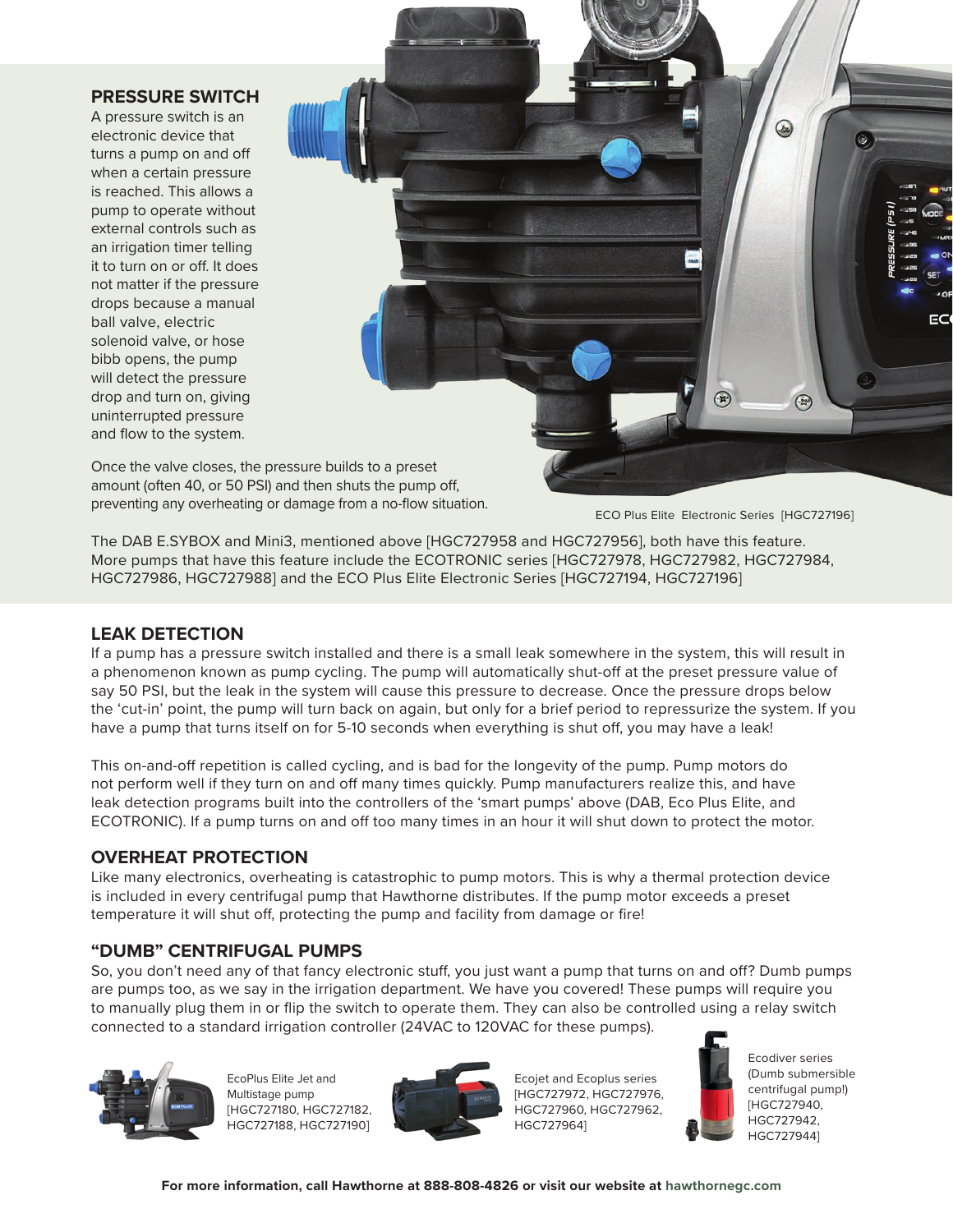

#### **WRAPPING IT UP**

We've been on a journey from the plant all the way back to the pump, the originator of the entire system's energy. We hope that this has helped demystify what is often an overlooked, but essential piece in every grow facility. Contact Hawthorne for our support and guidance. We're here to help you, from your basement grow to the largest greenhouse, achieve success by implementing irrigation best practices.

#### **THE PRODUCTS AND ADVICE TO KEEP YOU IN THE GAME**

- Hawthorne Gardening Company, in partnership with the largest irrigation equipment manufacturers in the world, is here to help you maximize your crops' potential with the best irrigation management strategies and information available today.
- Our dedicated team can assist you in every step of the way to ensure that your system will work exactly how it is supposed to from day one.